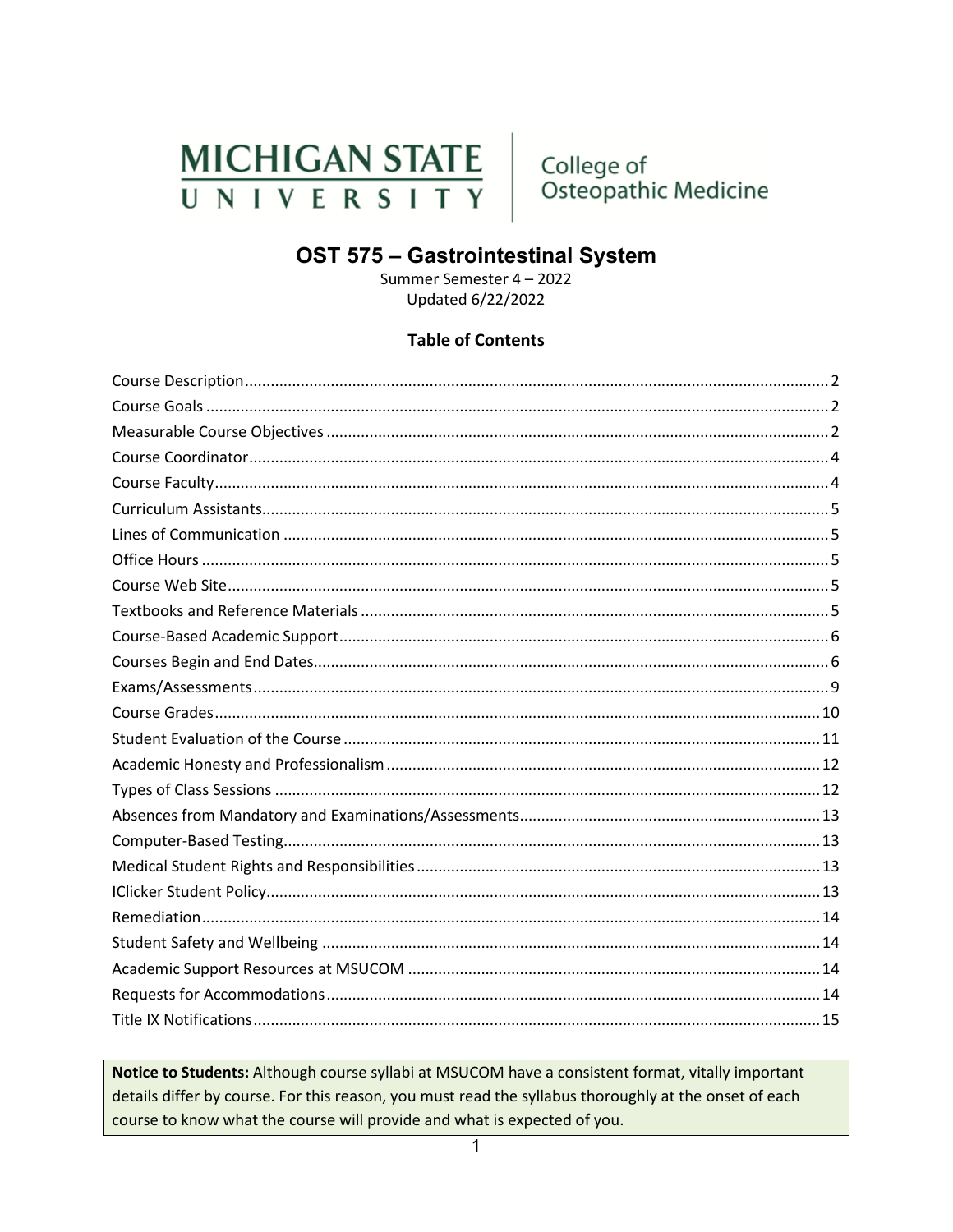# **Section 1 – Course Information**

# <span id="page-1-0"></span>**Course Description**

Gastrointestinal System is a 6-credit hour course.

Gastrointestinal System, OST 575, is an intensive, integrated, multidisciplinary course designed to provide the basic science and clinical medicine knowledge and framework to understand gastrointestinal health and disease.

# <span id="page-1-1"></span>**Course Goals**

Upon completion of OST 575, the student should be able to:

- 1. Identify the normal structure and function of the gastrointestinal system.
- 2. Integrate anatomy with clinical presentation of GI diseases.
- 3. Describe the etiology and pathophysiology of the major disorders of the gastrointestinal system.
- 4. Explain the pathology of major GI diseases.
- 5. Identify the clinical presentation of common GI diseases.
- 6. Summarize basic treatment options for GI conditions.
- 7. Formulate differential diagnosis for common GI complaints
- 8. Develop a comprehensive approach to patients with signs and symptoms of gastrointestinal disease.
- 9. Apply osteopathic principles to GI diseases.

Below are some of the common diseases and symptoms that will be covered this semester in GI system course (it is not complete list of what will be covered)

# <span id="page-1-2"></span>**Measurable Course Objectives**

The American Osteopathic Association has identified osteopathic core competencies (OCC) essential for practice as a future osteopathic physician [\(reference\)](https://www.aacom.org/docs/default-source/core-competencies/corecompetencyreport2012.pdf?sfvrsn=4). These are embedded throughout programmatic objectives and curriculum. The curricular structure also encourages proficiency in the Core Entrustable Professional Activities (EPAs) for Entering Residency as defined by the Association of American Medical Colleges to help build toward that future phase of the journey toward medical practice [\(reference\)](https://store.aamc.org/downloadable/download/sample/sample_id/66/). By the end of this specific course, learners should be able to achieve the following objectives within each competency domain indicated:

### **Medical Knowledge**

- 1. Identify the normal structure and function of the gastrointestinal system.
- 2. Integrate anatomy with clinical presentation of GI diseases.
- 3. Describe the etiology and pathophysiology of the major disorders of the gastrointestinal system.
- 4. Explain the pathology of major GI diseases.

### **Osteopathic Principles, Practice, and OMM**

1. Apply osteopathic principles to GI diseases.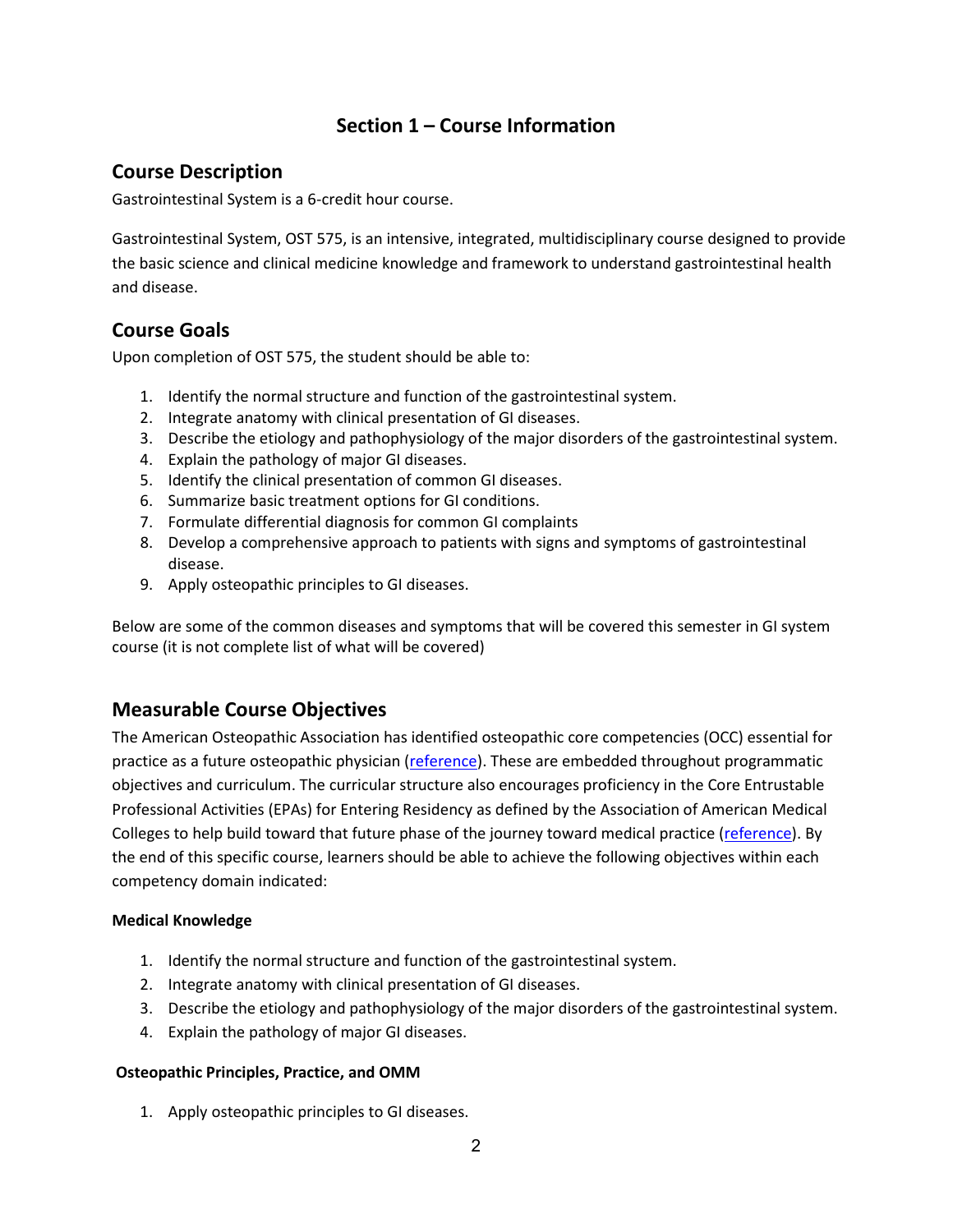### **Patient Care and Procedural Skills**

- 2. Summarize basic treatment options for GI conditions.
- 3. Formulate differential diagnosis for common GI complaints
- 4. Develop a comprehensive approach to patients with signs and symptoms of gastrointestinal disease.
- 5. Identify the clinical presentation of common GI diseases.

Please note that specific instructional objectives are provided within each lecture or other learning activity of this course.

# **Professional Development and Reflection Skills**

Additionally, the American Osteopathic Association indicates several other competencies on which professional development and reflection across time will foster effective medical practice. These include the ability to work collaboratively as part of an interprofessional team; the maintenance of an inquisitive and scientific approach to learning and medical practice; and the adoption of self-direction in lifelong learning and clinical decision-making. This course will contribute to the development of these longitudinal competencies or skills as indicated:

### **Interprofessional Education for Collaborative Practice**

The Interprofessional Education Collaborative has identified the core competencies necessary for health care professionals to foster effective and collaborative patient care [\(reference\)](https://nebula.wsimg.com/2f68a39520b03336b41038c370497473?AccessKeyId=DC06780E69ED19E2B3A5&disposition=0&alloworigin=1). These include effective communication skills, fostering shared values and ethics for practice, knowledge of team roles and responsibilities, and ability to engage in teamwork and team-based practice. This course encourages interprofessional competency as follows:

1. Participation in collaborative learning events with medical school colleagues to facilitate early development of interprofessional team consultation and differential diagnosis development.

### **Self-Directed and Lifelong Learning**

Self-directed learning is a 4-step process that occurs within an encapsulated timeframe. The goal of selfdirected learning is to help foster self-direction in your lifelong learning and clinical decision-making. This course includes the steps of self-directed learning as follows:

- 1. **Self-Assessment of Learning Needs**  Student groups are presented with a patient case and a guiding question, such as the most likely diagnosis, the most likely cause, or the most appropriate management plan. They are also asked to be ready to share the rationale for their response. This presents an opportunity for students to reflect on their knowledge related to content learning objectives and to isolate related learning needs.
- **2. Identification, Analysis, & Synthesis of Information** As students gain a sense of their learning needs, they will work collaboratively to seek out and synthesize information intended to resolve these learning needs in response to the guiding question. This information may include course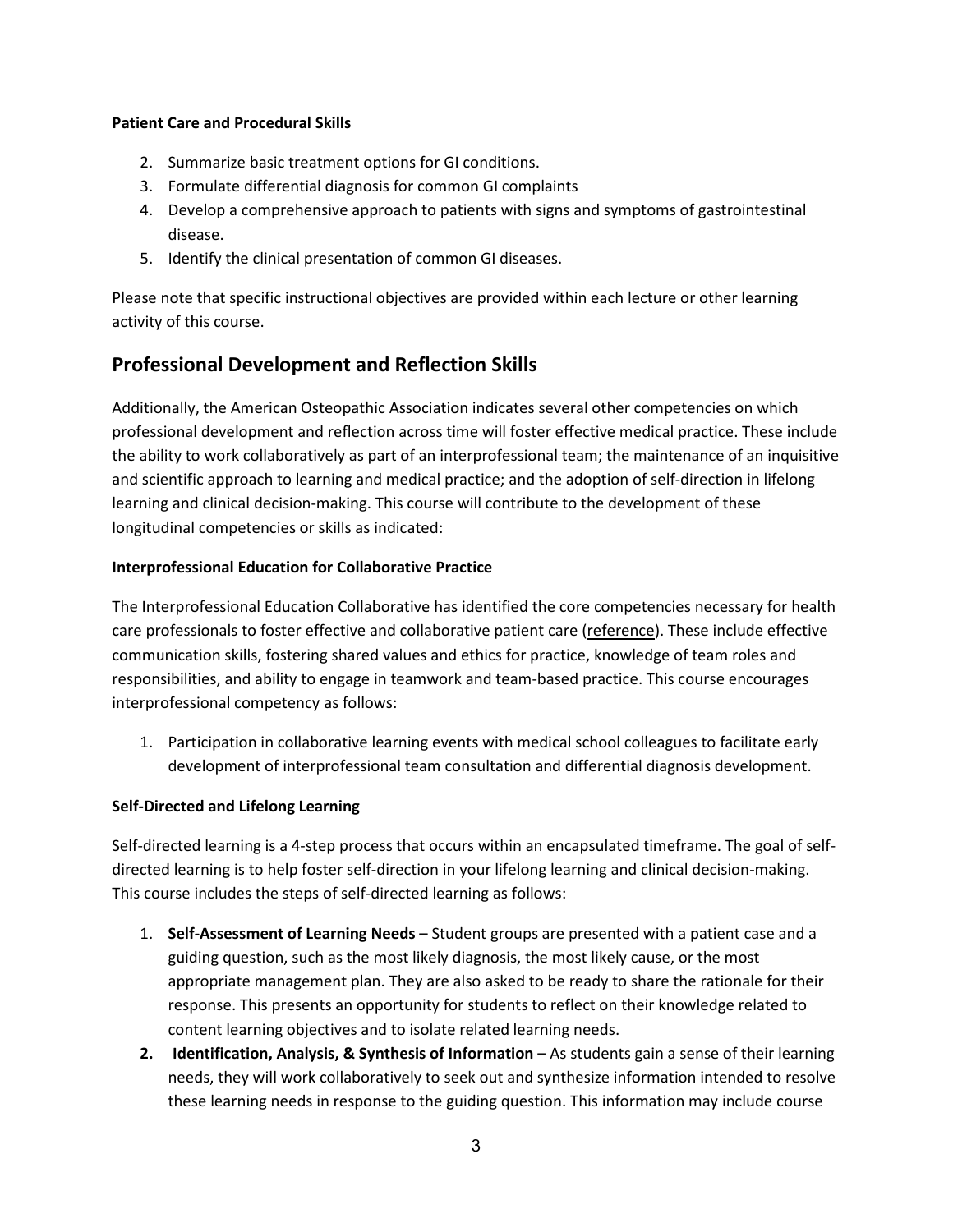materials, supplemental learning resources, peer-reviewed research, or other reputable sources of medical knowledge.

- **3. Appraisal of Information Credibility** Once student groups have synthesized their learning, they have the opportunity to appraise and apply their knowledge in collaborative sessions. Amongst peer learners and their faculty, student groups will share their response to the guiding question along with the related rationale for their response, comparing their conclusions to that of their peers.
- **4. Feedback on Information-Seeking Skills**  Faculty facilitators will aid in providing feedback to students in terms of responses and clinical reasoning/information seeking processes through probing questions, prompts for reflection, and prompts for elaboration among other strategies.

### <span id="page-3-0"></span>**Course Coordinator**

*(Note - Preferred method of contact is shown in italics)*

| Name:    | Catherine Kerschen. D.O.                                   |
|----------|------------------------------------------------------------|
| Phone:   | 517-353-3211                                               |
| Email:   | kersche3@msu.edu (preferred method)                        |
| Address: | 965 Wilson Road, B-311 W. Fee Hall, East Lansing, MI 48824 |

### <span id="page-3-1"></span>**Course Faculty**

| Name                      | Email            | Phone        | Site       |
|---------------------------|------------------|--------------|------------|
| Bret Bielawski, DO        | bielaws2@msu.edu | 586-263-6174 | <b>MUC</b> |
| Bryan Copple, PhD         | copple@msu.edu   |              | EL         |
| James Galligan, PhD       | galliga1@msu.edu | 586-493-8101 | EL         |
| Travis Gordon, DO, MHP    | gordont7@msu.edu |              | <b>EL</b>  |
| Craig Gudakunst, DO       | gudakun1@msu.edu | 517-353-8470 | EL         |
| Peter Gulick, DO          | Gulick@msu.edu   | 517-353-3211 | EL         |
| Mary Hughes, DO           | hughesm@msu.edu  | 517-353-3211 | <b>EL</b>  |
| Frances Kennedy, DVM, MS  | Kennedyf@msu.edu | 517-432-0467 | EL         |
| Paul Kowalski, MD         | pauljk@msu.edu   | 517-353-3453 | EL         |
| Loro Kujjo, D.V.M., Ph.D. | Kujjo@msu.edu    | 517-353-6380 | EL         |
| J'Aimee Lippert, DO       | boseljai@msu.edu |              | <b>EL</b>  |
| Carolina Restini, MS, PhD | restinic@msu.edu |              | <b>MUC</b> |
| Kevin Robinson, DO        | robin280@msu.edu | 517-884-3205 | EL.        |
| Melissa Rosenberg, MD     | rosen119@msu.edu | 517-353-3100 | <b>EL</b>  |
| Janice Schwartz, PhD      | schwa317@msu.edu | 517-884-9671 | <b>DMC</b> |
| Terrie Taylor, DO         | ttmalawi@msu.edu | 517-353-8975 | EL.        |
| Sarah Tilden, Ph.D.       | tildensa@msu.edu | 313-578-9612 | <b>DMC</b> |
| Sarah Weitz, MS, RD       | mccaske7@msu.edu | 586-263-6066 | <b>MUC</b> |
| Carol Wilkins, PhD        | mindockc@msu.edu | 517-353-4927 | EL.        |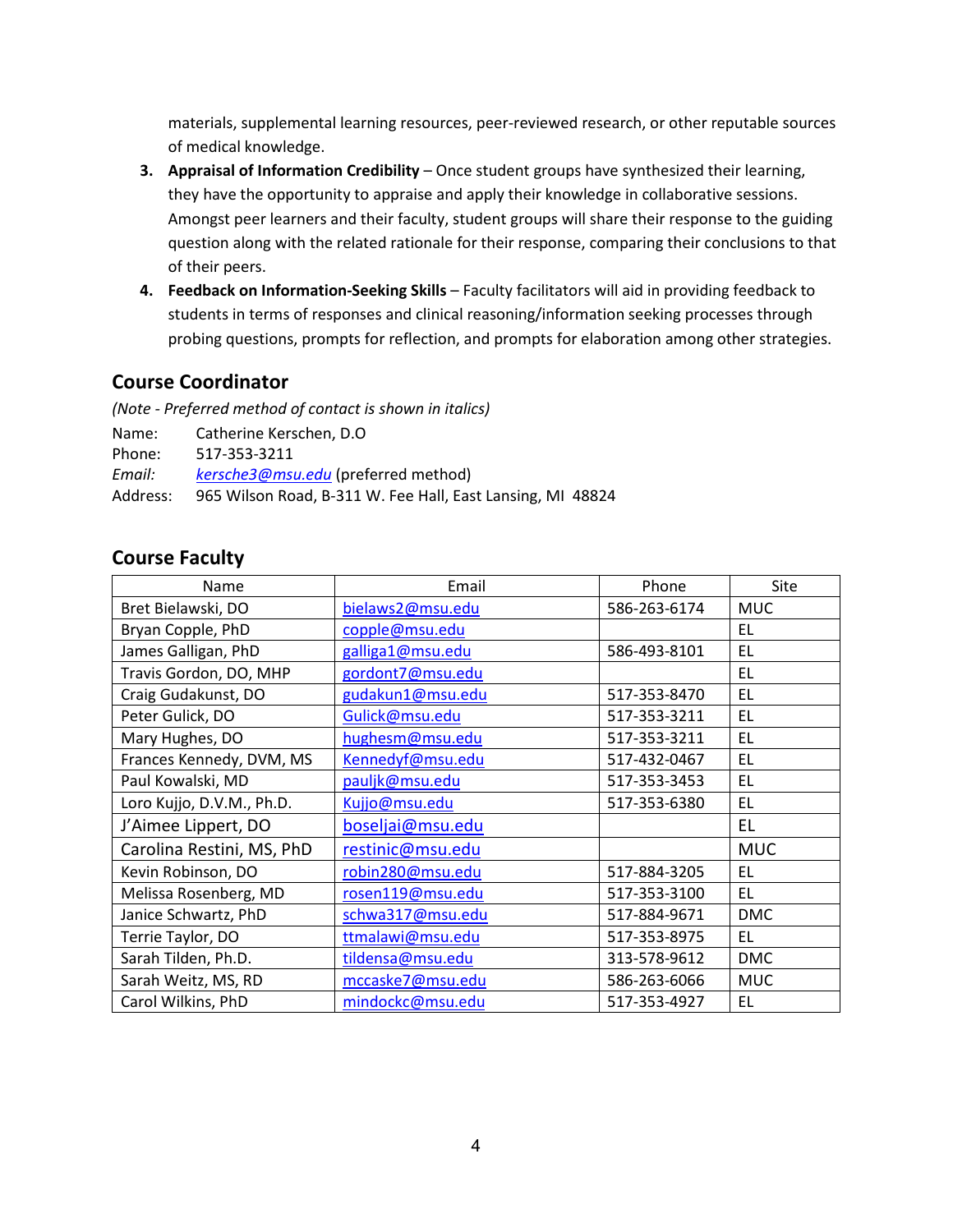# <span id="page-4-0"></span>**Curriculum Assistants**

| Site         | Name               | Email            | Phone        |
|--------------|--------------------|------------------|--------------|
| East Lansing | Stephanie Goodrich | goodrics@msu.edu | 517-432-5637 |
| <b>DMC</b>   | Alysia Gordon      | John1329@msu.edu | 313-578-9667 |
| <b>MUC</b>   | Rose Shubeck       | shubeckr@msu.edu | 586-226-4788 |

# <span id="page-4-1"></span>**Lines of Communication**

- For administrative aspects of the Course: contact the course coordinator.
- For content questions relating to a specific lecture or topic: contact the faculty presenter for that specific portion of the course or your SE MI on-site instructor.
- For absences/missed exams (see excused absence information below)
- **Please set your notifications in D2L to immediate to receive posted News announcements. You may** choose to receive notifications by email or SMS.

# <span id="page-4-2"></span>**Office Hours**

Questions concerning the course may be discussed individually by making an appointment with the Course Coordinator, *Dr. Kerschen*, by phone at *(517) 353-3211* or via e-mail: *[kersche3@msu.edu](mailto:kersche3@msu.edu)* The course coordinator is generally available by appointment by Zoom (email Dr. Kerschen for an appointment).

# <span id="page-4-3"></span>**Course Web Site**

The URL for the Course website is: [https://d2l.msu.edu](https://d2l.msu.edu/)

# <span id="page-4-4"></span>**Textbooks and Reference Materials**

### **Required**

- iClicker Cloud subscription (aka REEF).
	- **iphone users** <https://apps.apple.com/us/app/reef-polling-by-i-clicker/id899690067>  **Android users –** go to the Google playstore to download the iclicker student app. \*Free to all MSU students when the student indicates their institution is MSU the subscription cost is waived.
- OST575 Course Pack
- Braunwald, Harrison's Principles of Internal Medicine, 20th ed., 2018 ISBN: 9781259644030
- Robbins, Cotran & Kumar, Robbins Pathologic Basis of Disease, 10th ed., 2021 http://www.clinicalkey.com ISBN-13: 978-0323531139
- MH Ross and W Pawlina, Histology: A Text and Atlas, 8th ed. 2020, ISBN: 9781496383426
- Primer/Refresher on the Cast of Characters in Liver Function Tests, Course Pack

### **Required Readings (Testable) - links available on the D2L site**

• Lacy, BE., What Gastroenterologists Should Know About Managing IBS [published online March 13, 2019]. Gastroenterology Consultant. [https://www.consultant360.com/exclusive/gastroenterology/irritable-bowel-syndrome/what](https://www.consultant360.com/exclusive/gastroenterology/irritable-bowel-syndrome/what-gastroenterologists-should-know-about)[gastroenterologists-should-know-about](https://www.consultant360.com/exclusive/gastroenterology/irritable-bowel-syndrome/what-gastroenterologists-should-know-about)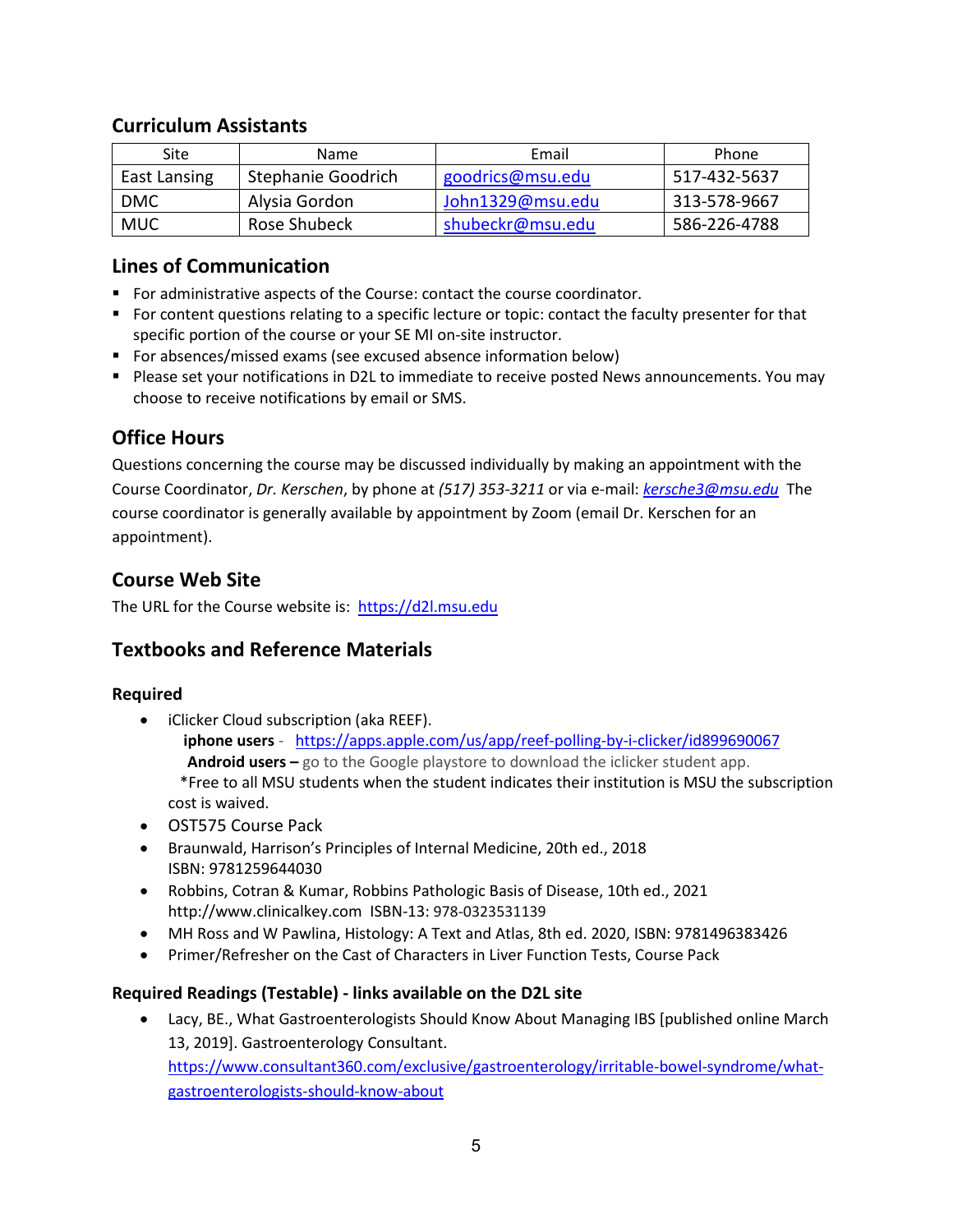### **Recommended**

- [Goodman and Gilman: The Pharmacological Basis of Therapeutics,](http://ezproxy.msu.edu/login?url=https://accessmedicine.mhmedical.com/book.aspx?bookid=2189)  $13<sup>th</sup>$  edition,
	- o **Exam 1:** [Chapter 49](https://ezproxy.msu.edu/login?url=https://accessmedicine.mhmedical.com/content.aspx?bookid=2189§ionid=172483385) (see D2L for specific list)
	- o **Exam 2**: [Chapter 50 and 51](https://ezproxy.msu.edu/login?url=https://accessmedicine.mhmedical.com/content.aspx?bookid=2189§ionid=172483876) (see D2L for specific list)
- Moore & Dalley, Clinically Oriented Anatomy, 8th ed. ISBN: 9781496347213
- Ryan and Ray, Sherris Medical Microbiology: An Introduction to Infectious Diseases, 7<sup>th</sup> ed. 2018, ISBN: 978-1259859809
- Kwo, P.Y., Joseph K, and Cohen, S.M., ACG Clinical Guideline: Evaluation of Abnormal Liver Chemistries, The American Journal of Gastroenterology, 01/2017, Vol. 112, Issue 1, pp. 18-35 [ACG Clinical Guideline: Evaluation of Abnormal Liver Chemistries](https://ezproxy.msu.edu/login?url=https://ovidsp.ovid.com/ovidweb.cgi?T=JS&CSC=Y&NEWS=N&PAGE=fulltext&D=ovft&AN=00000434-201701000-00013&PDF=y)
- Anatomy teaching resources Sarah Tilden, PhD, Anatomy lab modules are available in MediaSpace in the Supplemental playlist.
- KE Barrett, et al, [Ganong's Review of Medical Physiology,](http://ezproxy.msu.edu/login?url=https://accessmedicine.mhmedical.com/book.aspx?bookid=2525) McGraw-Hill, 26<sup>th</sup> ed., 2019, ISBN: 978-1260122404. Chapters 25-27
- Rhoades & Bell, [Medical Physiology. Principles for Clinical Medicine.](http://ezproxy.msu.edu/login?url=https://meded.lwwhealthlibrary.com/book.aspx?bookid=794) Wolters-Kluwer, 4<sup>th</sup> ed., 2013, ISBN: 9781609134273 Chapters 25-26

# <span id="page-5-0"></span>**Course-Based Academic Support**

The course faculty are here to facilitate your learning. Please feel free to contact the Course Coordinator with any personal issues you may have involving this course. Additional academic support resources can be accessed through MSUCOM Academic and Career Guidance and MSUCOM Personal Counseling.

# <span id="page-5-1"></span>**Courses Begin and End Dates**

OST575 begins on June 17, 2022 and ends on July 29, 2022. See addendum for detailed daily course schedule.

### **Gross Anatomy**

### **Specific Procedures for the Gross Anatomy Laboratory**

Welcome back to the anatomy lab! We will be offering a lab opportunity at all sites on **Monday June 20, 2022** to reacquaint yourself with gastrointestinal tract anatomy. You will be assigned to a specific lab session (lab section assignments will be posted on the OST 575 D2L website). Space and instructional support are limited in the gross anatomy lab, so it is essential that you attend only the lab section to which you have been assigned. While attendance for this lab is **not required**, we highly suggest that you take advantage of this opportunity to ask any questions you may have to the anatomy faculty present. Also, the iClicker Student Polling post-lab quiz (more information on this in the post-lab quiz section) will only count if you are attending the lab session to which you are assigned.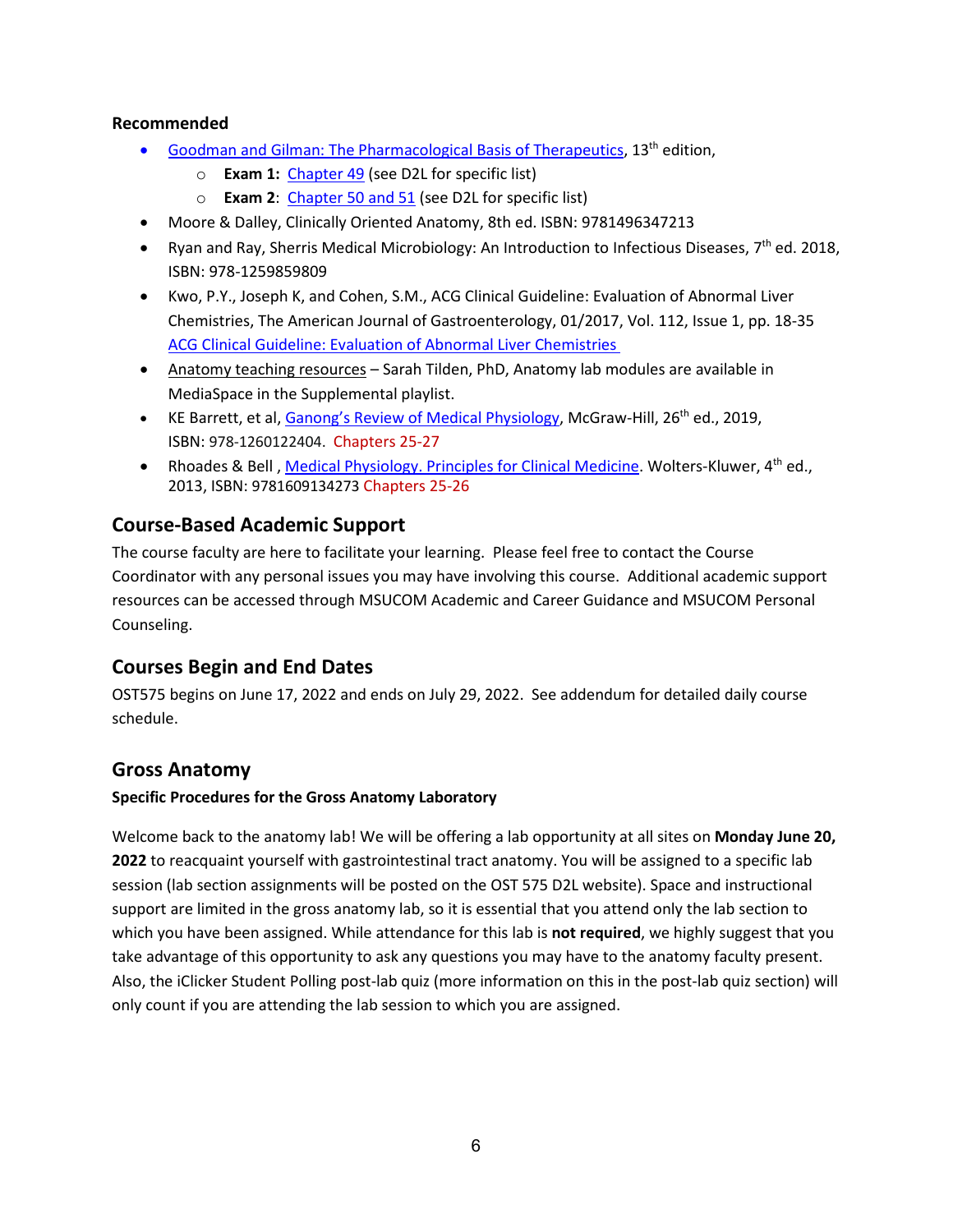### **Pre-lab preparation**

To make your time in gross lab productive, it is essential that you look over the material beforehand. This will not only make your time more efficient in lab, it will allow you to zero in on the structures/topics you feel you should spend most of your time reviewing while in lab. Remember that objectives for the lab can be demonstrated on a donor, bucket specimen, cross section or radiograph. In addition to the review guide found within your course pack, three slide decks and their accompanying recorded presentations are available to you on D2L that give an overview of: 1) foregut; 2) midgut and hindgut; and 3) neurovasculature of the abdomen.

### **Post-lab quiz**

An iClicker student quiz will be administered during the anatomy laboratory. The quiz will contain five (5) questions for a total of five (5) possible points to count towards your final OST 575 course grade. In order to receive post-lab quiz credit, you must personally attend the lab session to which you are assigned, and you must submit answers using your personal iClicker student device, which you have web-registered in accordance with directions provided by MSUCOM. It is the responsibility of every student to know and be in compliance with the MSUCOM iClicker Student Polling policy.

Please recall that having your personal iClicker student device in good working order (fully charged) is your responsibility. If you miss this quiz (sickness, arriving late, leaving early, previously scheduled appointments, forgetting your iClicker student device, your iClicker student device breaking, uncharged, religious observances) then the score for the quiz will be a zero. It is understood that you are adults and will make decisions on what is the best use of your time. If attending lab is not one of them, then you forfeit the opportunity to view and take the quiz. **No make-ups are offered for missed iClicker student quizzes**.

#### **Professional Dress in the Lab**

MSU Human Gross Anatomy Lab Rules and Policies will be enforced and professional behavior is expected. Personal electronic devices should be used for educational purposes only. You are to make no attempt to use any electronic device to photograph, video, or otherwise reproduce any image of human anatomical material located in any area of any anatomy laboratory.

In order to have access to the gross anatomy labs at EL, MUC, and DMC, please come to lab wearing:

- Close toed shoes
- Long pants/scrub bottoms
- White coat (or scrub set)
- Name tag or MSU ID tag
- Safety glasses/goggles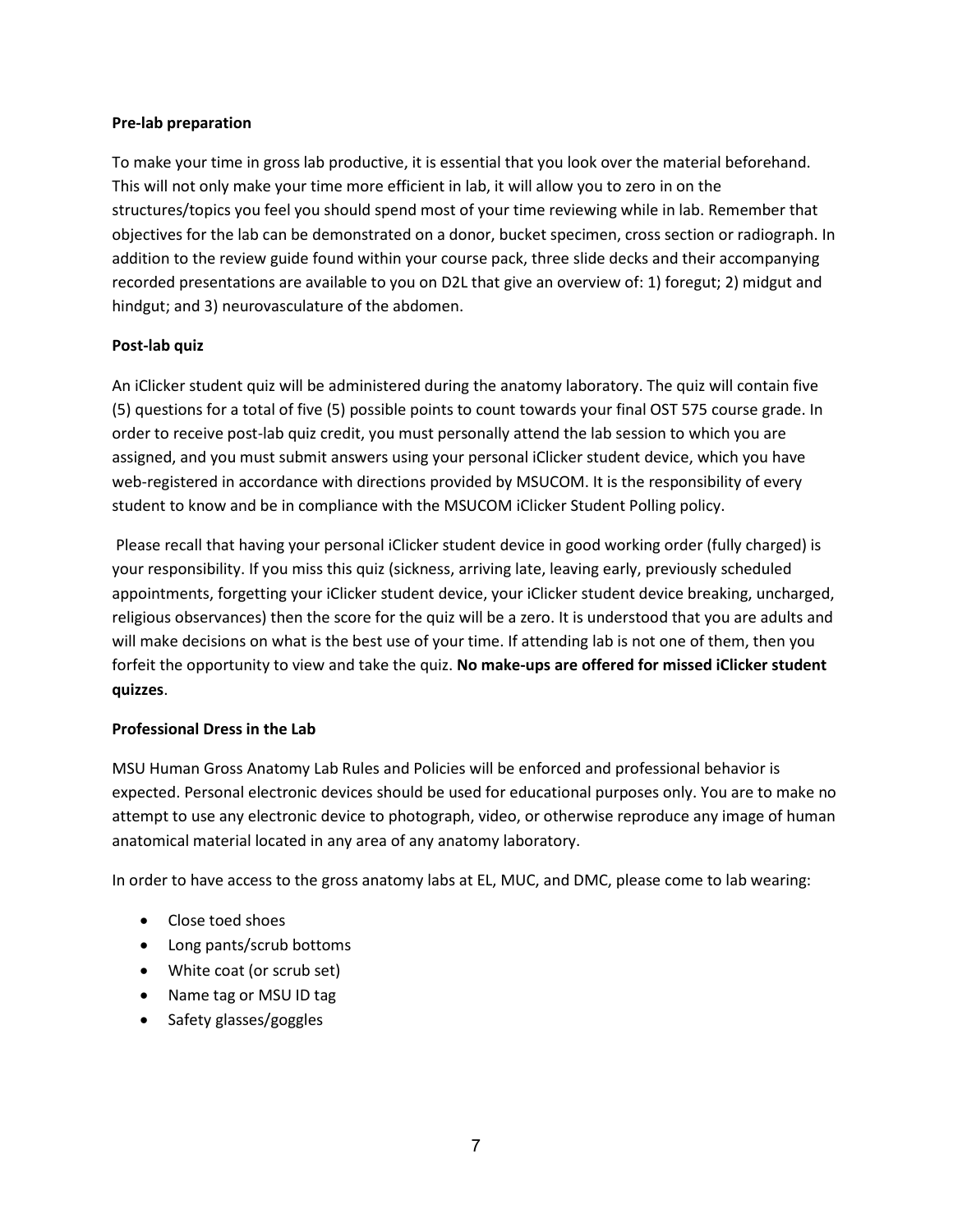# **Histology**

### **Specific Procedures for the Histology Laboratory**

The Histology Lab Sessions will be held at each campus in the following locations:

EL – Room E200 Fee Hall

DMC – Room G031

MUC – Room 211 of the UC-4 Building

Students will team up in groups of 2-3 to share the laboratory workstations. You will need your Histology Lab Manual (contained within the course pack), your required histology text (Pawlina) and your device for iClicker polling. The Lab Sessions are computer-based. The Histology Lab Website uses virtual slides (digitized microscope slides), Image Series obtained from virtual slides, and images from other designated sources. The Histology Lab Website is available at any time via your personal computer. The website address needed to access the Histology Lab Website is posted on the course D2L site.

### **Individual Readiness Quizzes**

The Histology Laboratory Sessions will begin with a brief Individual Readiness Quiz, which will be administered via iClicker polling. These quizzes will consist of four multiple choice questions drawn from the preparatory material indicated in the section entitled "In preparation for the pre-lab quiz, be sure to study the following in your Pawlina textbook" within the "Preparation" section of the Histology Lab Manuals. No make-ups will be offered for these quizzes. See the "iClicker Student Policy" of this syllabus for more information.

### **Histology Lab Schedule**

Your College will assign you to a specific 1 hour, 50 minute lab section. Your lab section assignment will be posted on the course D2L site. It is essential that you attend only the lab section to which you have been assigned. Please consult the "**Absences from Mandatory and Examinations/Assessments**" section of this Syllabus for information regarding missing a Lab Session due to illness or emergency. The process for seeking a change in your lab section assignment is to contact your site Curriculum Assistants or complete the [Request for a Group Change form.](https://com.msu.edu/application/files/4615/6045/1078/east-lansing_group-change-request-form.pdf)

### **Preparation for each Laboratory Session**

To make your time during the Histology Lab Sessions productive, it is essential that you prepare beforehand. Each Lab Manual, found in your coursepack, includes an Introduction to the Lab Session and a specific assignment for you to work through before the Lab Session. You should also skim through the detailed directions within the Lab Manual in order to obtain some idea of what will be covered during the Lab Session.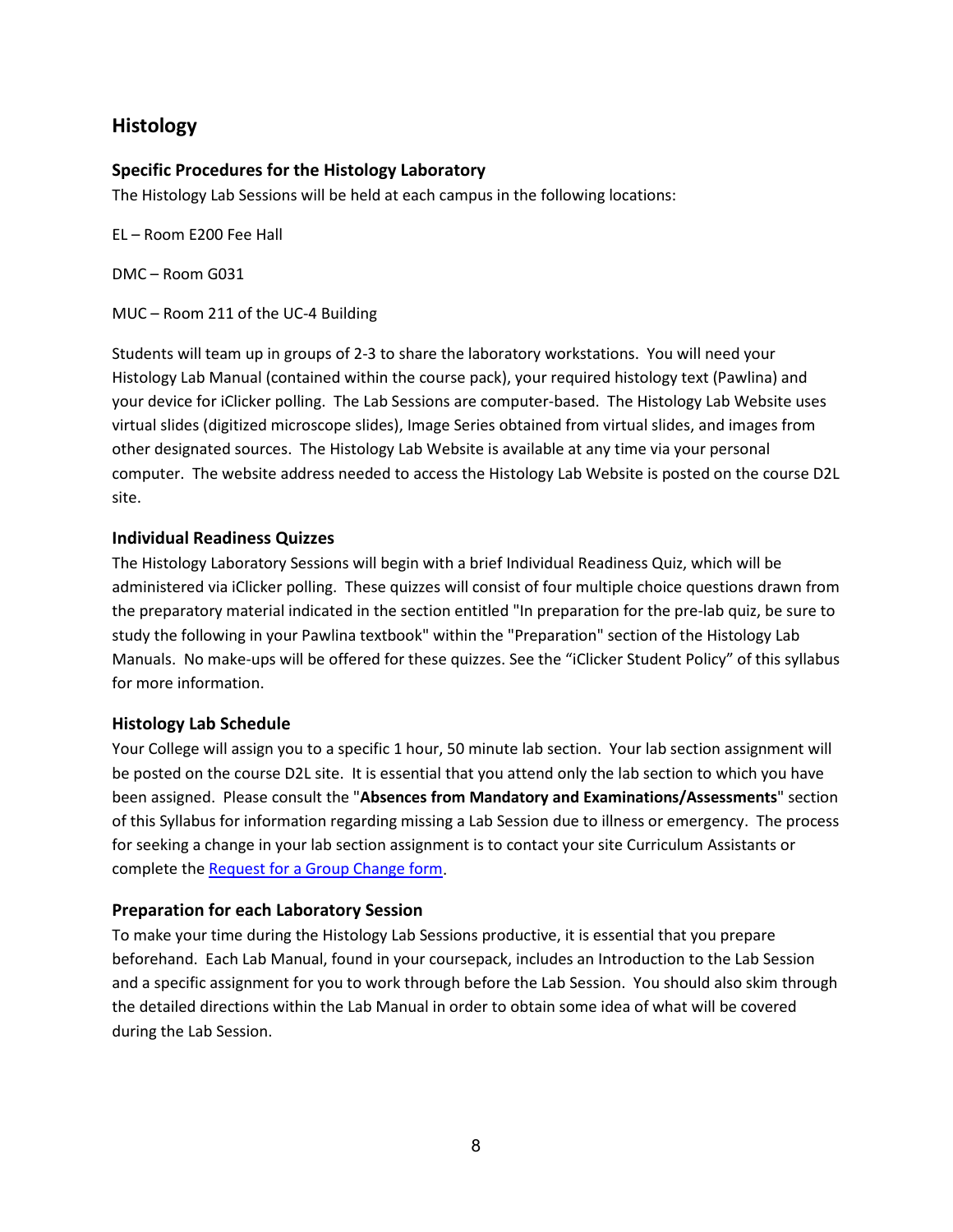### **Resources to have available during each Laboratory Session**

Your course pack contains a Histology Lab Manual, which is the essential guide to the structural features you will be examining during the Lab Session, and to their significance. Both the Lab Manuals and the Histology Lab Website will frequently refer to pertinent material in the required histology textbook (Pawlina); so you should have that textbook available during the Lab Session. You will also need your device for Reef polling.

# <span id="page-8-0"></span>**Exams/Assessments**

The successful achievement of learning objectives will require knowledge and skills acquired in other portions of the overall MSUCOM educational program. Students will be expected to apply concepts and vocabulary learned in other courses to problem-solving for exams/assessments in this course.

To maintain security of assessments, you may NOT post questions on the discussion board regarding exam questions or quiz questions. Kindly email your questions to the course coordinator.

| <b>Assessments</b>                   | <b>Projected Points</b> | <b>Material to be Covered</b>               |
|--------------------------------------|-------------------------|---------------------------------------------|
| <b>Anatomy Lab Quiz</b>              | 5pts                    | <b>Iclicker student polling</b>             |
| 6/20/22                              |                         | (use app)                                   |
|                                      |                         | (NO MAKE UP AVAILABLE)                      |
| <b>Histology Lab 1</b>               | 2 pts                   | <b>Iclicker student polling</b>             |
| 6/22/22                              |                         | (NO MAKE UP AVAILABLE)                      |
|                                      |                         |                                             |
| <b>Histology Lab 2</b>               | 2 pts                   | <b>Iclicker student polling</b>             |
| 6/27/22                              |                         | (NO MAKE UP AVAILABLE)                      |
|                                      |                         |                                             |
| <b>D2L Clinical Cases Quiz</b>       | 2pts                    | <b>GI Clinical cases</b>                    |
| OPEN: 6/29/22 at 1PM                 |                         | Open 24 hours. Once opened you will have 15 |
|                                      |                         | minutes to complete. (No makeup)            |
| <b>Examination #1 S4UE5</b>          | 57pts                   | Lectures and materials presented.           |
| 7/6/22                               |                         | 6/17/22 through 7/5/22                      |
| <b>D2L Clinical Case Assessments</b> | 4pts                    |                                             |
| #1 OPEN: 7/1/22 at 1PM               |                         |                                             |
| #2 OPEN: 7/14/22 at 1PM              |                         | Participation in all 3 required for points. |
| #3 OPEN: 7/21/22 at 1PM              |                         | Open 24 hours (No makeup)                   |
|                                      |                         |                                             |
| <b>Examination #2 S4UE6</b>          | 75-86                   | Lectures and materials presented.           |
| 7/18/22                              |                         | 7/6/22 through 7/15/22                      |
| <b>D2L Clinical Cases Liver</b>      | 2pts                    | <b>GI Clinical Cases Liver Disease</b>      |
| <b>Disease Quiz</b>                  |                         | Open 24 hours. Once opened you will have 15 |
| OPEN: 7/27/22 at 1PM                 |                         | minutes to complete. (no makeup)            |
| <b>Examination #3 S4UE7</b>          | $63 - 73$               | Lectures and materials presented.           |
| 7/29/22                              |                         | 7/18/22 through 7/28/22                     |
|                                      |                         | All course material may be used to assess   |
|                                      |                         | knowledge and understanding                 |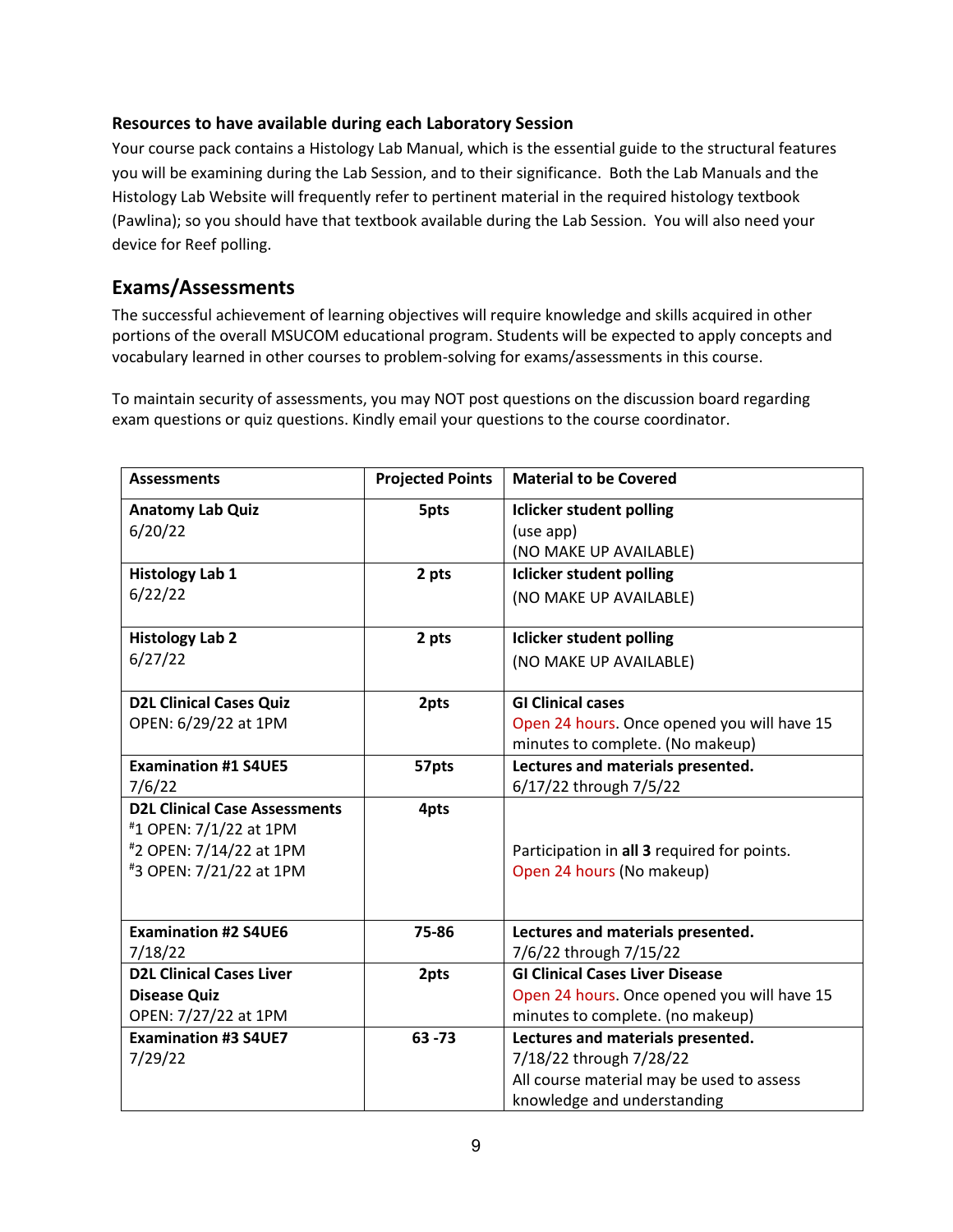| <b>Assessments</b>               | <b>Projected Points</b> | <b>Material to be Covered</b>                      |
|----------------------------------|-------------------------|----------------------------------------------------|
| <b>D2L Quick Cases (Learning</b> | 1 pt. per case          | <b>Participation required</b>                      |
| <b>Activities)</b>               |                         |                                                    |
| OPEN: 6/17/22 - 7/18/22          |                         |                                                    |
| Quick Case 1                     |                         |                                                    |
| Quick Case 2                     |                         |                                                    |
| Quick Case 3                     |                         |                                                    |
| Quick case 4                     |                         |                                                    |
|                                  |                         |                                                    |
| <b>COMBank - TrueLearn</b>       | <b>Bonus Points</b>     | 1 bonus point per quiz if score is 60% or greater. |
| Quiz 1                           | 1 point                 |                                                    |
| Open: 7/3 @ 8am -                | 1 point                 | Open 72 hours (No makeup)                          |
| Closes: 7/6 @ 8am                | 1 point                 |                                                    |
|                                  |                         |                                                    |
| Quiz 2                           |                         |                                                    |
| Open: 7/15 @ 8am                 |                         |                                                    |
| Closes: 7/18 @ 8am               |                         |                                                    |
|                                  |                         |                                                    |
| Quiz 3                           |                         |                                                    |
| Open: 7/26 @ 8am                 |                         |                                                    |
| Closes: 7/29 @ 8am               |                         |                                                    |
|                                  |                         |                                                    |

### **NO MAKEUP EXPERIENCES AVAILABLE FOR QUIZZES OR D2L ACTIVITIES/ASSESSMENTS. Make up for exams will be determined based on the excused absence policy.**

\*To be eligible to receive credit, you must participate in all three D2L Clinical Case Assessments. Partial credit will not be awarded if only one or two assessments are completed. There are no makeup experiences available for this assessment. The intention of these D2L Clinical Case Assessments are to be an educational opportunity and will be graded by participation.

# <span id="page-9-0"></span>**Course Grades**

The course faculty determine the threshold for satisfactory performance in each preclerkship course. Your course grade will be determined by the following formula:

```
Anatomy lab quiz + Histo Lab 1 + Histo Lab 2 + D2L Clinical Case Assessments 
                              + Exam 1 + Exam 2 + Exam 3
+ D2L GI Clinical Cases Quiz + D2L GI Clinical Cases Liver Disease Quiz + D2L Quick Cases/
                             (total points possible) x 100%
                                 = Final Percent Score
```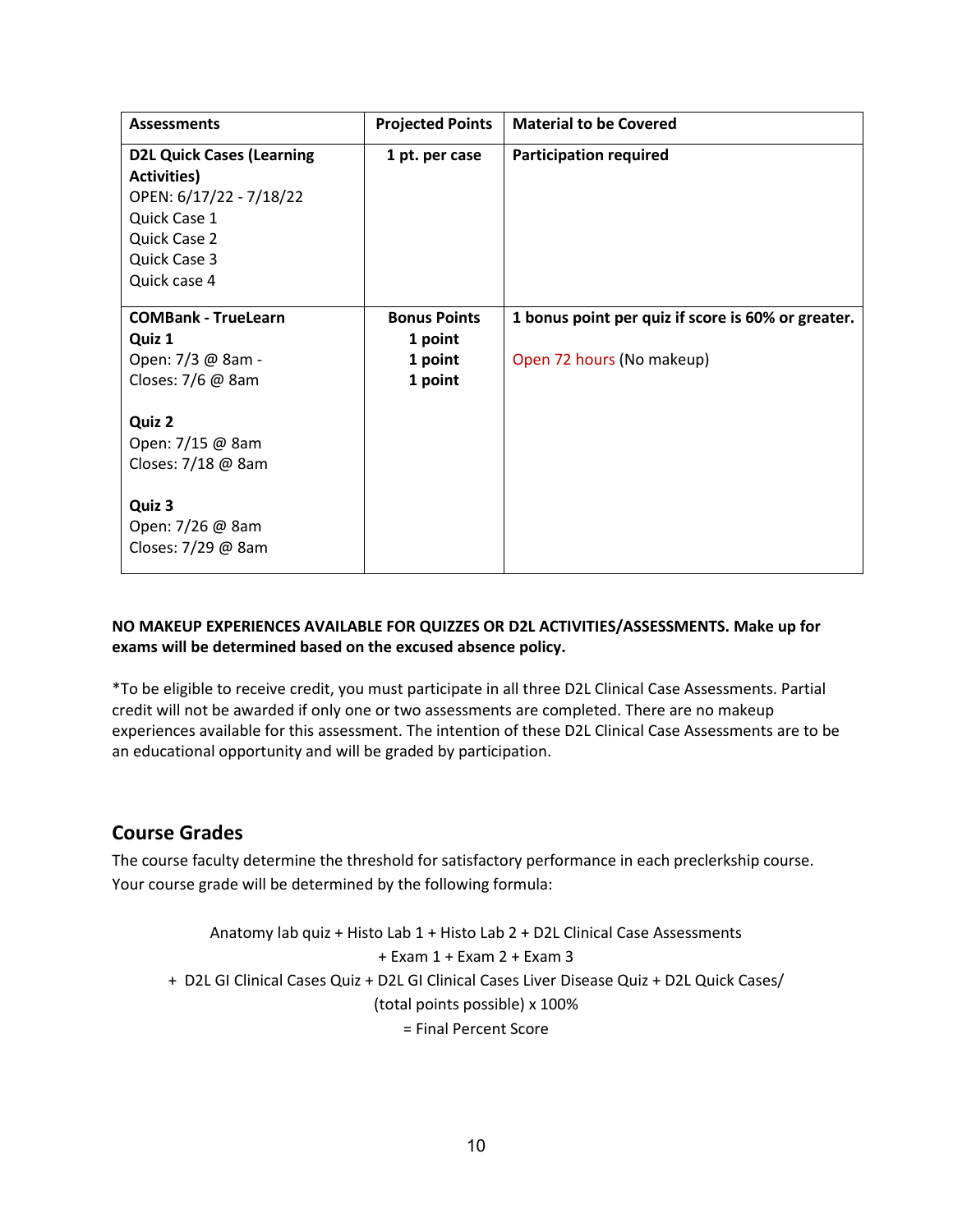- **P-Pass**—means that you have achieved a satisfactory level of performance and will receive credit for this course. To obtain a "P" grade for this course, you must earn a final percent scores of 70%.
- **N-No Grade**—means that you have not achieved a satisfactory level of performance and no credit will be granted for this course. If you earn a final percent score below 70%, you will receive an "N" grade.
- **Remediation** If you receive an "N" grade and meet the criteria below, you will be eligible to attempt remediation:
	- o Earn a final percent score in the course of 62% or greater

The remediation opportunity for this course will be by examination. Passing is 70%.

All remediation exams for semester 4 are scheduled for Aug. 16 and/or Aug. 17. Refer to the remediation policy information provided in Section 2 of this syllabus for more information.

# <span id="page-10-0"></span>**Student Evaluation of the Course**

We want your feedback on how to improve this course.

- Informal Feedback: Feel free to approach the Course Coordinator, Dr. Kerschen, or any of the other course faculty with your reactions and suggestions.
- Formal Evaluation: In addition to the above, we ask every student in the class to complete formal on-line course evaluation upon conclusion of the course. Student feedback provides Course Coordinators with valuable information regarding their performance, the performance of their colleagues, and the quality of the course. The information gained from these evaluations is used to continuously improve future offerings of this course. Students can access the evaluation system at: [MSUCOM Pre-clerkship Evaluation System.](https://evalue.msu.edu/)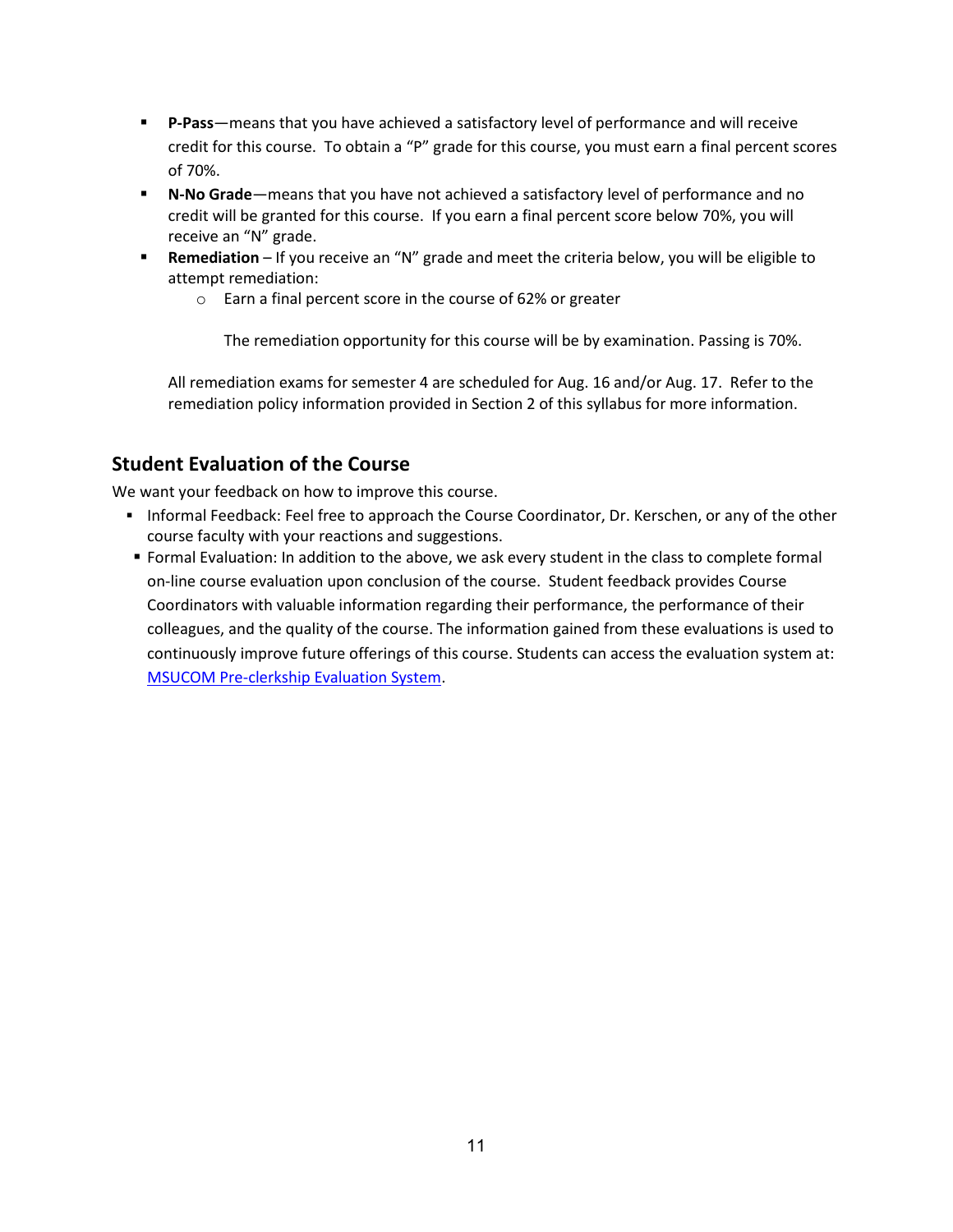# **Section 2 – Policies**

Please refer to the Student Handbook at [https://com.msu.edu/current-students/student-handbook](https://com.msu.edu/current-students/student-handbook-course-catalog)[course-catalog](https://com.msu.edu/current-students/student-handbook-course-catalog) for these and other policies.

### <span id="page-11-0"></span>**Academic Honesty and Professionalism**

Every student is responsible for their behavior and is expected to adhere to all MSU and MSUCOM policies of academic honesty and professionalism, as outlined in the MSUCOM Student Handbook and the MSU Medical Student Rights and Responsibilities. These documents may be found on the MSUCOM website. Additional guidance on academic integrity may be found on the MSU Ombudsperson's website at [https://ombud.msu.edu/sites/default/files/content/Academic-Integrity-at-MSU-updated-August-](https://ombud.msu.edu/sites/default/files/content/Academic-Integrity-at-MSU-updated-August-2017.pdf)[2017.pdf](https://ombud.msu.edu/sites/default/files/content/Academic-Integrity-at-MSU-updated-August-2017.pdf)

Incidents of academic dishonesty or professional misconduct will be addressed by the faculty, administration or staff; such action may include, but is not limited to: giving a failing grade, referring a student for judicial review, directing the student to the Associate Dean of Medical Education, evaluation by the Committee on Student Evaluation, and other actions outlined in the Medical Student Rights and Responsibilities document.

# <span id="page-11-1"></span>**Types of Class Sessions**

MSUCOM designates lectures and other class sessions by their delivery method. While additional terms may be used in a specific course, the following will provide general guidance to the type of session:

- Live or livestream lecture: broadcast at a designated time; intended to be viewed synchronously
- Online Lecture: recorded content, may be viewed asynchronously
- Webinar: more interactive session where student participation is expected
- Lab: may refer to on-site clinical skills training or online lab session; see details

# **Changes to Course Schedule or Requirements**

Due to external circumstances, the course requirements published in the course syllabus and/or course schedule may be subject to change. Timely notification Communication regarding changes will be provided to enrolled students via the course D2L site and/or email. Any changes made will consider the MSU Code of Teaching Responsibility and the MSU Medical Students Rights and Responsibilities.

# **Mandatory and Optional Class Session**

All lectures and other class sessions are considered to be integral to the course, and students are expected to attend, view, or participate in each session. Some sessions are designated as "mandatory" in that attendance at the session on the scheduled date and time is required. Depending on the course, a student may earn points for attending or participating in a mandatory session or may lose points for failing to attend or participate. Availability of make-up points for missed sessions is at the discretion of the course coordinator. Optional class sessions are offered by faculty to assist students in learning or reviewing course content.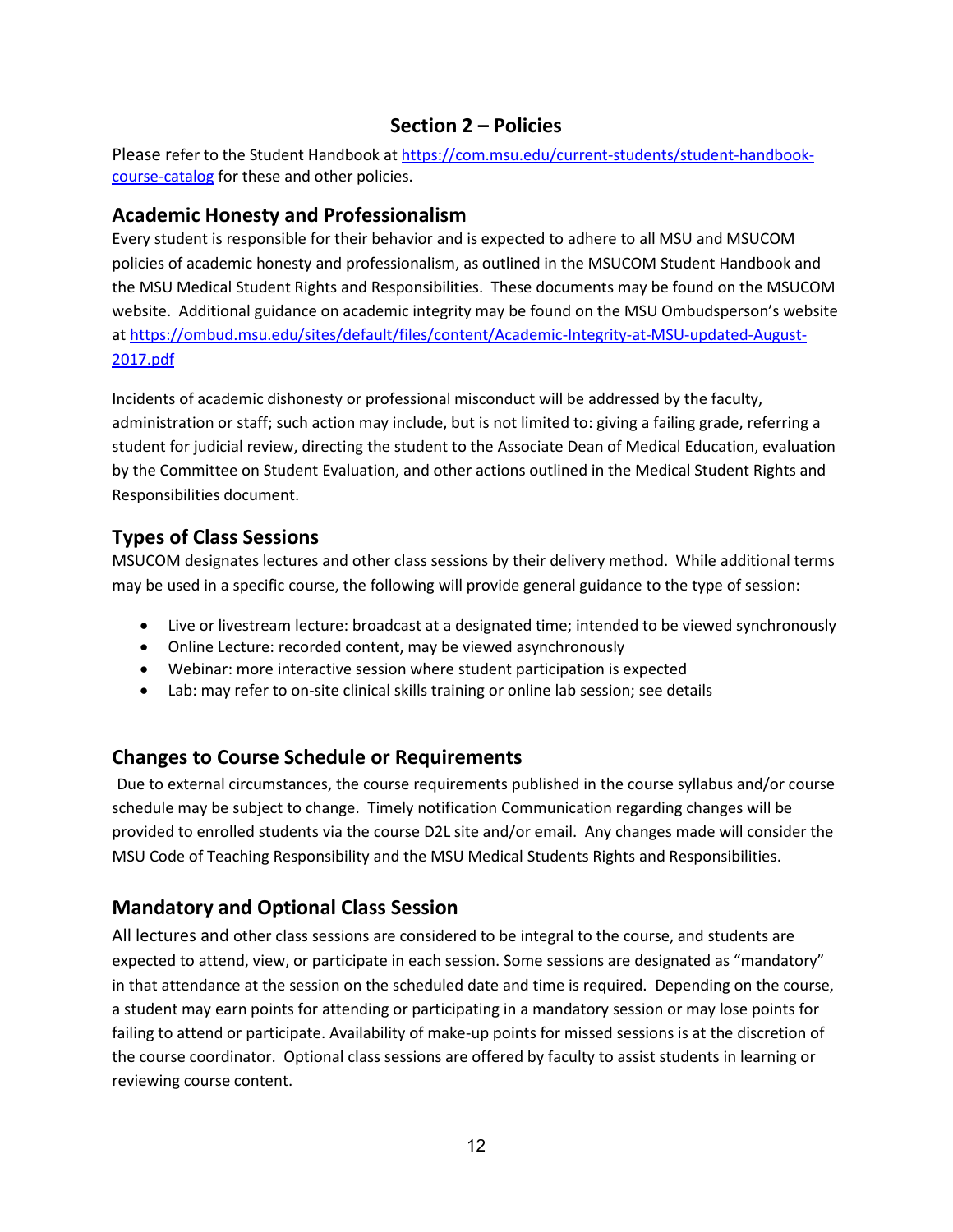# <span id="page-12-0"></span>**Absences from Mandatory and Examinations/Assessments**

It is the responsibility of the student to know which class sessions are deemed as mandatory and comply with the MSUCOM policy regarding absences from mandatory sessions and examinations. This policy may be found in the MSUCOM Student Handbook on the MSUCOM website. Requests for an excused absence must be submitted via th[e student portal.](https://studentportal.com.msu.edu/)

# <span id="page-12-1"></span>**Computer-Based Testing**

It is the responsibility of each student to know and comply with the MSUCOM policy on computer-based testing. This policy may be found in the MSUCOM Student Handbook on the MSUCOM website.

Administration of quizzes, examinations, and other assessments may be self-proctored, virtual proctored, or classroom proctored. Regardless of the proctoring method, you are expected to take the exam in a quiet, private setting. Just like in a proctored exam, you are not to access notes, textbooks, references, your phone, or other materials, and you are not to interact with fellow students or others. Remember that integrity is defined as what you do when no one is looking.

You are also expected to not record, photograph, take screen shots, make notes of, or otherwise attempt to make a copy of any exam item for any purpose, including your personal use. A student who is discovered to have cheated or breached exam security will be subject to formal disciplinary action, up to and including dismissal from MSUCOM.

If you have concerns or evidence of an exam security breach on this or any exam, you may report that to an MSUCOM administrator or through the online concern form.

# <span id="page-12-2"></span>**Medical Student Rights and Responsibilities**

If problems arise between instructor and student, both should attempt to resolve them by informal, direct discussions. If the problems remain unsolved, the Associate Dean for Medical Education and/or the MSU Ombudsperson may be consulted. The MSU Medical Student Rights and Responsibilities (MSRR) document defines processes for additional steps, including submission of a formal grievance. The MSSR may be found in the MSUCOM Student Handbook and online a[t splife.studentlife.msu.edu.](http://splife.studentlife.msu.edu/medical-student-rights-and-responsibilites-mssr)

# <span id="page-12-3"></span>**IClicker Student Policy**

It is your responsibility to know and comply with the iClicker Student Policy. This policy may be found in the MSUCOM Student Handbook. If you forget your device or if it does not work, for whatever reason, no make-up experiences will be provided, and no points will be given.

If iClicker Student is used to take attendance for an on-campus event, you will be expected to arrive to the physical location on time and to stay for the duration of the assigned activity. If iClicker Student is used to take attendance for an online event, you will be expected to start the session at the scheduled time and participate for the duration of the assigned activity.

As a matter of professionalism, please note that under no circumstances should you provide access to your iClicker Student account to another student by sharing your device and/or account login, nor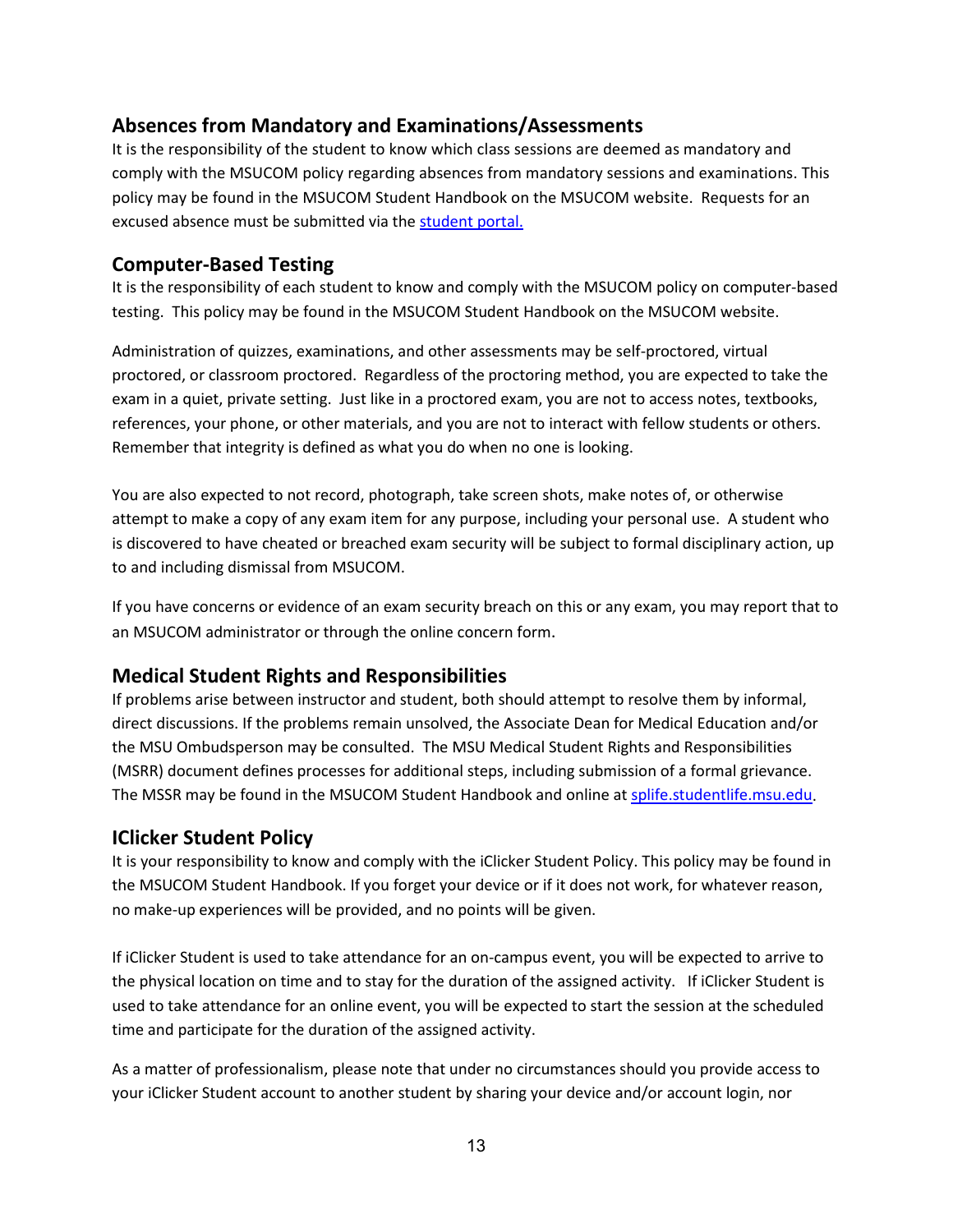should you accept another student's device or login credentials to access iClicker Student on their behalf. Answering questions or checking in for attendance on behalf of another student by using their device or account is considered to be academic dishonesty and may result in disciplinary action up to and including dismissal from the college.

### <span id="page-13-0"></span>**Remediation**

The MSUCOM Policy for Retention, Promotion and Graduation requires successful completion of each required course to progress in the curriculum. If you receive an "N" grade in a course, that grade will be recorded on your official transcript; you must meet the course requirement by successfully remediating or repeating the course.

Eligibility to attempt remediation of the course is determined by criteria described in the "Course Grades" section of the syllabus. If you are not eligible to attempt remediation, or if you fail the remediation, you must retake the course, provided you are eligible to continue in the program as determined by the Committee on Student Evaluation.

### <span id="page-13-1"></span>**Student Safety and Wellbeing**

The MSUCOM website and Student Handbook provide information on student safety, campus security, access to medical care and counseling services, and to policies on injuries and exposures. If you have an injury or acute illness on campus, an incident report should be completed. The form is available on the MSUCOM intranet or from Academic Programs.

# <span id="page-13-2"></span>**Academic Support Resources at MSUCOM**

As a way to acclimate you to the curriculum at MSUCOM, we have created a program called On Target: <https://michiganstate.sharepoint.com/sites/OnTargetforAcademicSuccess>

On this site you will find semester roadmaps which gives a general overview of each semester, tools needed to be successful in the curriculum and targeted resources for your unique learning situation. In each semester's road map, you will also find course expectations, tips for success, potential trouble spots, longitudinal course integration, and specific course study guides.

# <span id="page-13-3"></span>**Requests for Accommodations**

Michigan State University is committed to providing equal opportunity for participation in all programs, services and activities. Requests for accommodations by persons with disabilities may be made by contacting the Resource Center for Persons with Disabilities (RCPD) at 517-884-7273 or online at rcpd.msu.edu. Once eligibility for an accommodation has been determined, you may be issued a Verified Individualized Services and Accommodation (VISA) form. Each VISA includes an expiration date; to request an accommodation, you must have an active VISA. You may work with RCPD to renew a VISA.